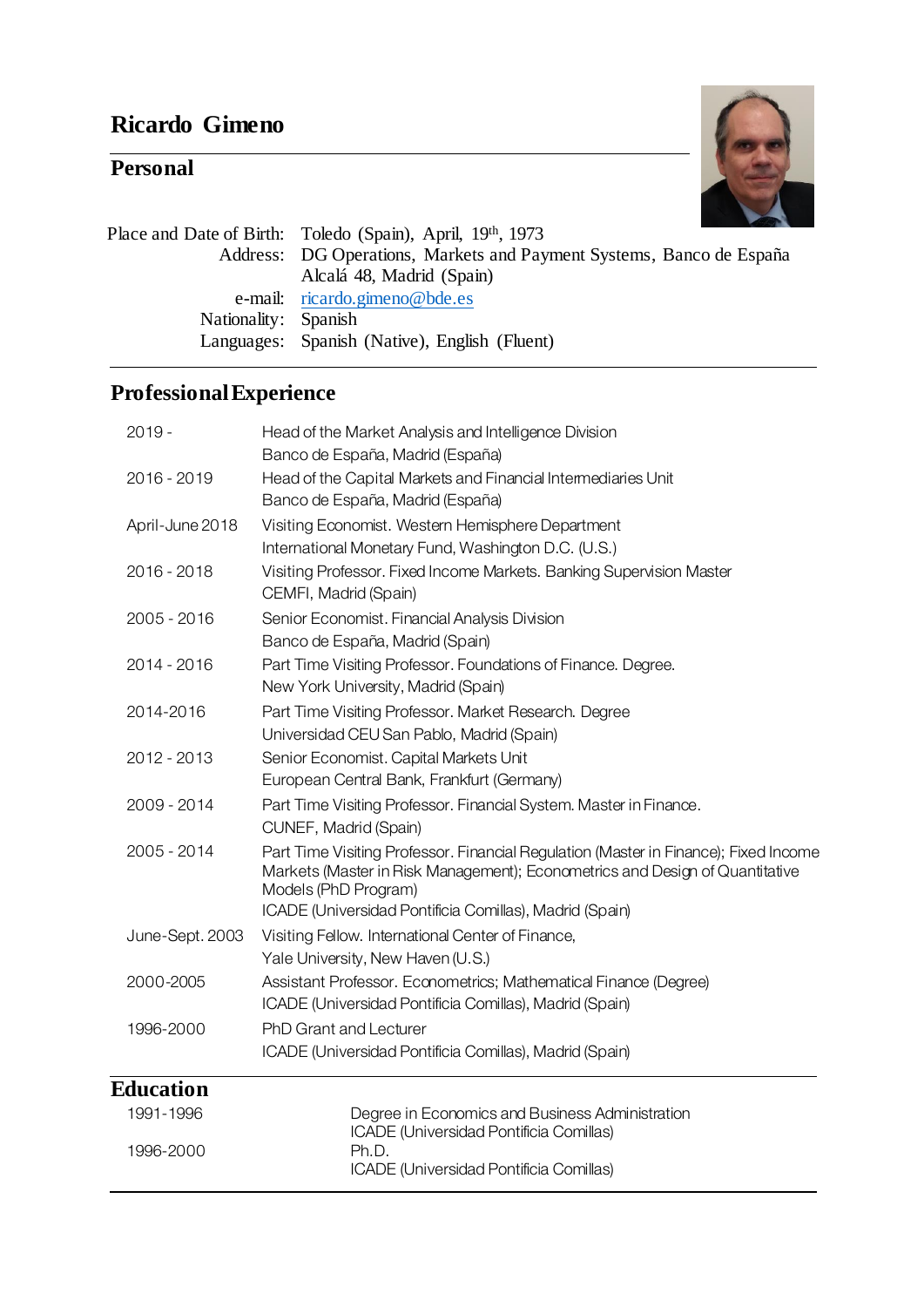#### **Selected Publications**

- R. Mateos de Cabo, P. Grau, R. Gimeno, P. Gabaldón (2021) Shades of Power: Network Links with Gender Quotas and Corporate Governance Codes. *British Journal of Management*, forthcoming.
- P. de Andrés, R. Gimeno, R. Mateos de Cabo (2020) The gender gap in bank credit access. *Journal of Corporate Finance*, forthcoming.
- O. Arce, S. Mayordomo, R. Gimeno (2020) Making Room for the Needy: The Credit-Reallocation Effects of the ECB's Corporate QE. *Review of Finance*, forthcoming.
- P. Grau, R. Mateos de Cabo, R. Gimeno, E. Olmedo, P. Gabaldon (2020) Networks of Boards of Directors: Is the 'Golden Skirts' Only an Illusion? *Nonlinear Dynamics, Psychology, and Life Sciences*, 24(2), 215-231.
- R. Mateos de Cabo, S. Terjesen, L. Escot, R. Gimeno (2019) Do 'soft law' board gender quotas work? Evidence from a natural experiment. *European Management Journal*, 37(5), 611-624.
- R. Gimeno, A. Ibáñez (2018) The eurozone (expected) inflation: An option's eyes view. *Journal of International Money and Finance*, 86, 70-92.
- R. Mateos de Cabo, R. Gimeno (2017) Jobs for the Boys? Exploring gender biased director's selection¸ *Economic Letters*, 161, 82-85.
- P. Gabaldon, C. de Anca, R. Mateos de Cabo, R. Gimeno (2016) Searching for women on boards: An analysis from the supply and demand perspective, *Corporate Governance: An International Review* 24 (3), 371-385.
- R. Mateos de Cabo, R. Gimeno, M. Martínez, L. López (2014) Perpetuating Gender Inequality via the Internet? An Analysis of Women's Presence in Spanish Online Newspapers. *Sex Roles* 70, 57-71.
- R. Mateos de Cabo, R. Gimeno (2013) Estimating population ecology models for the WWW market: evidence of competitive oligopolies. *Nonlinear Dynamics, Psychology, and Life Sciences* 17 (1), 159-172.
- R. Mateos de Cabo, R. Gimeno, María J. Nieto (2012) Gender diversity on European banks' boards of directors. *Journal of Business Ethics* 109 (2), 145-162.
- R. Gimeno, J.M. Marqués (2012) A market based approach to inflation expectations, risk premia and real interest rates. *The Spanish Review of Financial Economics* 10 (1), 18- 29.
- R. Mateos de Cabo, R. Gimeno, L. Escot (2011) Disentangling discrimination on Spanish boards of directors. *Corporate Governance: An International Review* 19 (1), 77-95.
- R. Gimeno, C. Martinez-Carrascal (2010) The relationship between house prices and house purchase loans: The Spanish case. *Journal of Banking & Finance* 34 (8), 1849-1855.
- R. Gimeno, J.M. Nave (2009) A genetic algorithm estimation of the term structure of interest rates. *Computational Statistics & Data Analysis* 53 (6), 2236-2250.
- R. Sáenz‐Diez, R. Gimeno, C. de Abajo (2008) Real Options Valuation: A Case Study of an E‐ commerce Company. *Journal of Applied Corporate Finance* 20 (2), 129-143.
- R. Gimeno, B. Manchado, R. Mínguez (1999) Stationarity tests for financial time series. *Physica A: Statistical Mechanics and its Applications* 269 (1), 72-78.